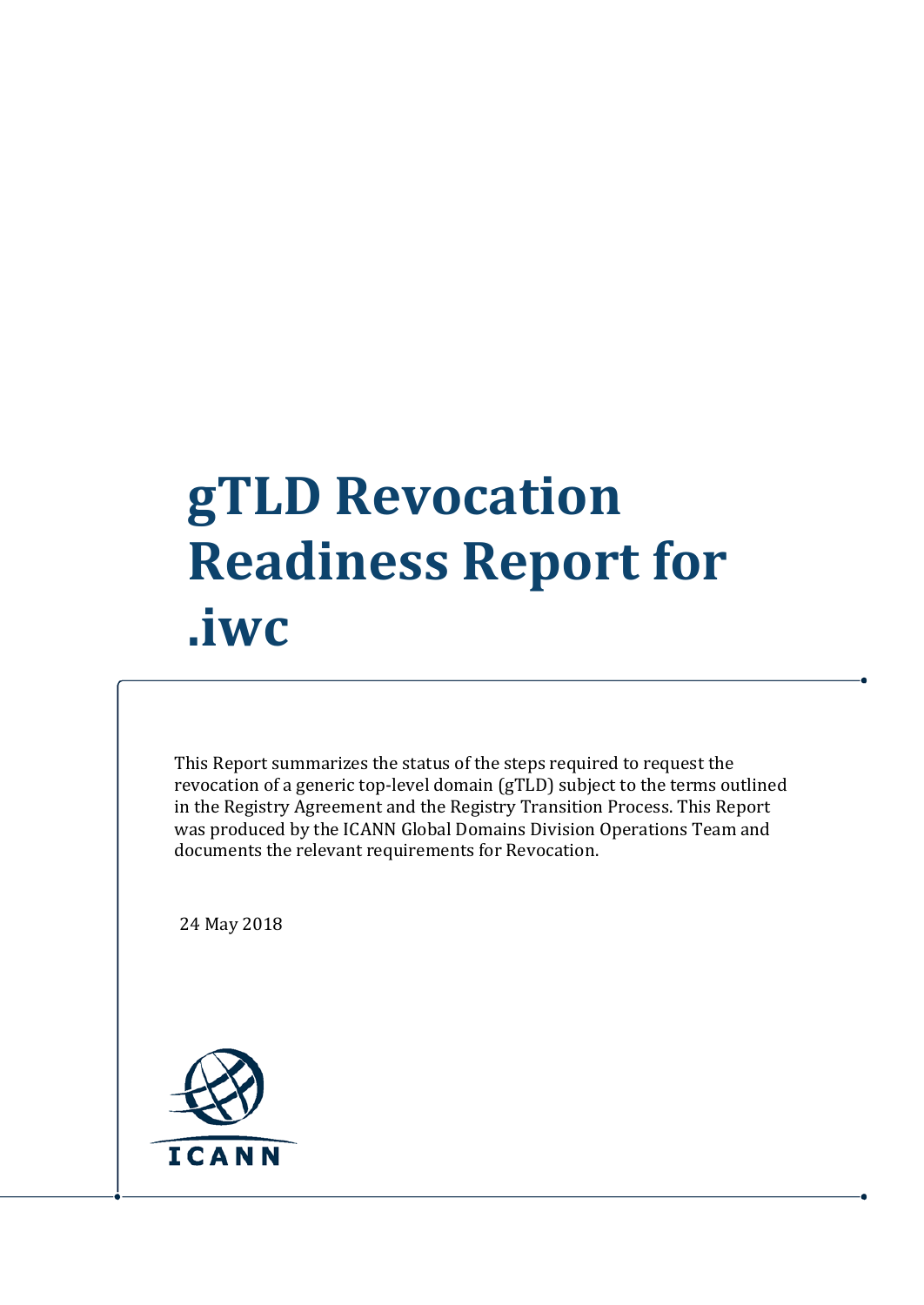## **REVOCATION READINESS SUMMARY | .IWC**

| <b>Top-Level Domain:</b>                    | .iwc                                                                                                                                                                                                                                                                                                                                                                                                                                                                                                                                             |
|---------------------------------------------|--------------------------------------------------------------------------------------------------------------------------------------------------------------------------------------------------------------------------------------------------------------------------------------------------------------------------------------------------------------------------------------------------------------------------------------------------------------------------------------------------------------------------------------------------|
| <b>Registry Operator:</b>                   | Richemont DNS Inc.                                                                                                                                                                                                                                                                                                                                                                                                                                                                                                                               |
| <b>Registry Agreement:</b>                  | https://www.icann.org/resources/agreement/iwc-2014-06-<br>$23-en$                                                                                                                                                                                                                                                                                                                                                                                                                                                                                |
| <b>Type of Termination:</b>                 | Voluntary Termination by Registry Operator, per section<br>4.4(b) of Registry Agreement                                                                                                                                                                                                                                                                                                                                                                                                                                                          |
| <b>Revocation Requested</b><br>to Occur on: | 25 August 2018 at the latest                                                                                                                                                                                                                                                                                                                                                                                                                                                                                                                     |
| <b>Revocation Readiness:</b>                | Readiness Confirmed                                                                                                                                                                                                                                                                                                                                                                                                                                                                                                                              |
| <b>Submission Date:</b>                     | 26 February 2018                                                                                                                                                                                                                                                                                                                                                                                                                                                                                                                                 |
| Summary:                                    | On 26 February 2018, Richemont DNS Inc., the Registry<br>Operator for .iwc, notified ICANN that it wished to terminate<br>the RA citing its own business needs. On 04 April 2018, ICANN<br>made a preliminary determination that operation of the .iwc<br>gTLD need not be transitioned to a successor Registry<br>Operator.<br>On 22 May 2018, after a 30-day period for comments by<br>interested parties, ICANN made a Final Determination to<br>terminate the .iwc Registry Agreement and revoke the TLD's<br>delegation from the Root Zone. |

## **Checklist for gTLD Revocation Readiness**

*If any answers are "no," a description of the impact on readiness for revocation (if any) must be provided. The impact should include why ICANN has determined to proceed with the revocation.*

 $\bullet$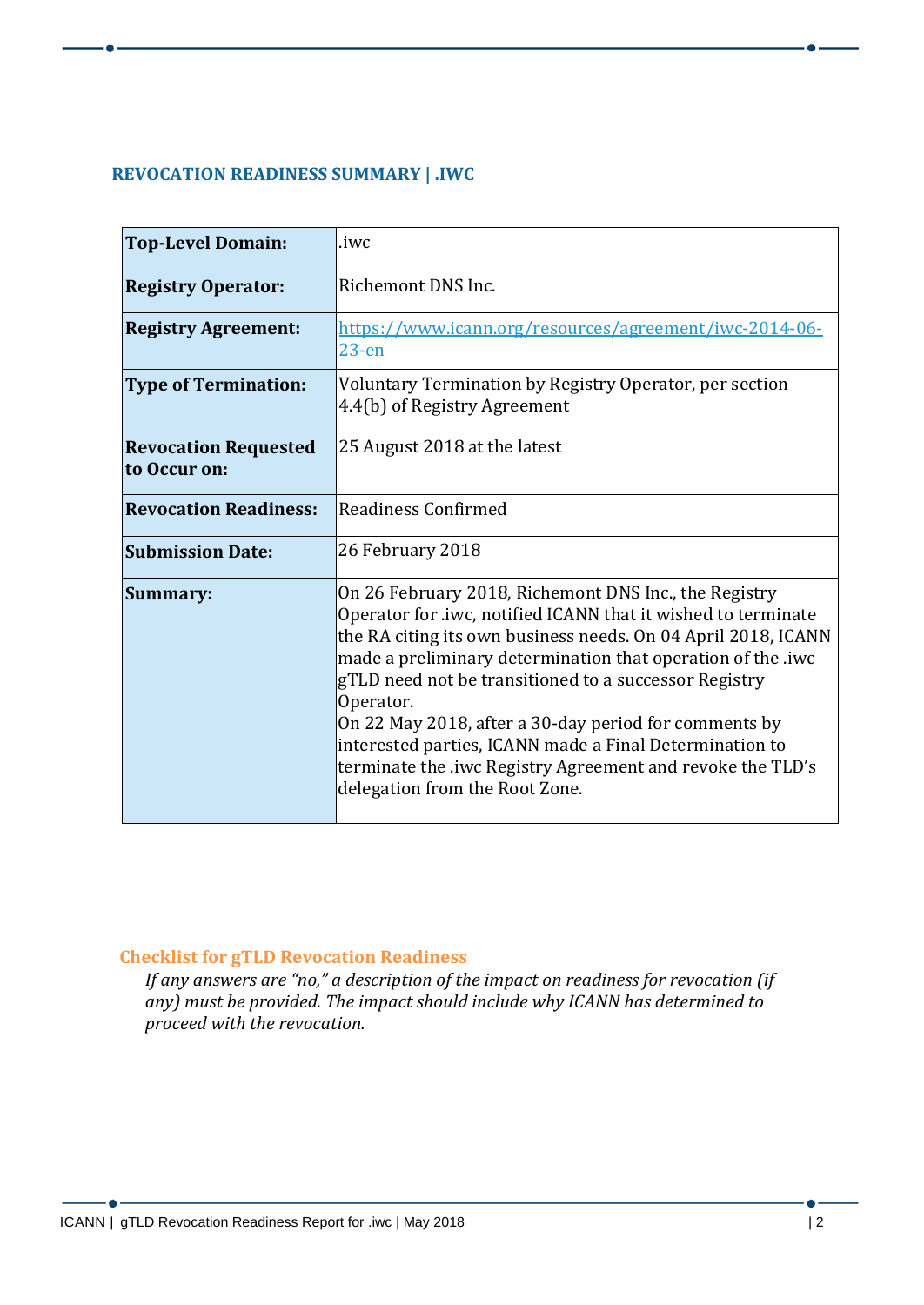| <b>Notice of Termination</b>                                                                                                                                                                   |     |
|------------------------------------------------------------------------------------------------------------------------------------------------------------------------------------------------|-----|
| 1: Did the Registry Operator provide all properly given, required notices to<br><b>ICANN</b> pursuant to the terms of the Registry Agreement and/or the<br><b>Registry Transition Process?</b> | Yes |
| 2: Did ICANN provide the notices for public comment, community feedback<br>or other processes required by the Registry Agreement and/or the<br><b>Registry Transition Process?</b>             | Yes |

| Determination on need to transition operation of the TLD                                                                                                                                        |            |
|-------------------------------------------------------------------------------------------------------------------------------------------------------------------------------------------------|------------|
| 1: Did ICANN consult with the Registry Operator?                                                                                                                                                | <b>Yes</b> |
| 2: Did ICANN publish a preliminary determination?<br>URL for determination:<br>https://www.icann.org/sites/default/files/tlds/iwc/iwc-legal-notice-<br>preliminary-determination-04apr18-en.pdf | <b>Yes</b> |
| 3: Did the community have an opportunity to provide input on the<br>preliminary determination?<br>URL for community input:<br>http://mm.icann.org/pipermail/ra-termination-comments/            | <b>Yes</b> |

- 6 -